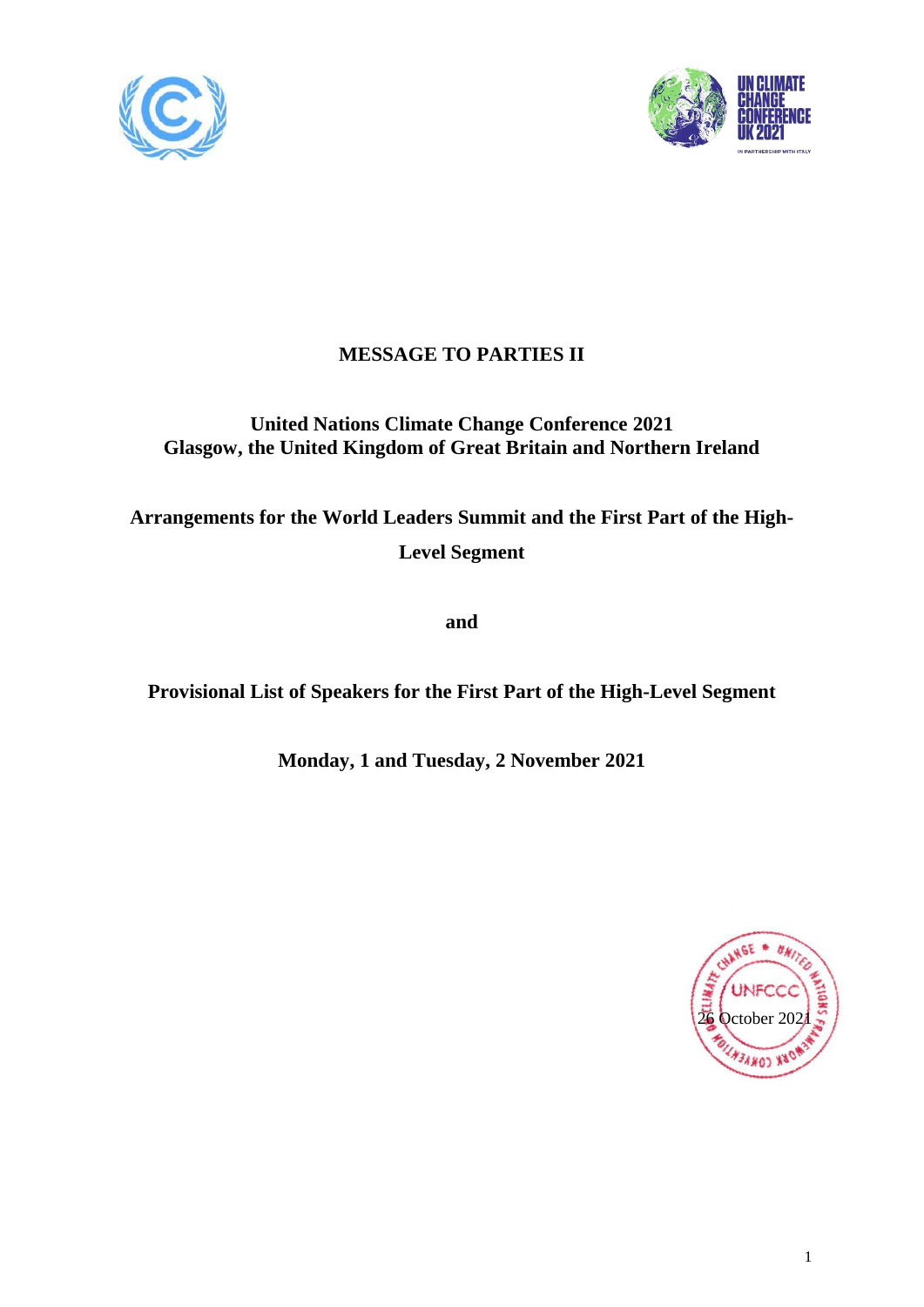# **Contents**

| $\mathbf{I}$ . |                                                                                                                     |  |
|----------------|---------------------------------------------------------------------------------------------------------------------|--|
| II.            |                                                                                                                     |  |
| III.           |                                                                                                                     |  |
| IV.            | Protocol, online registration, and registration for the                                                             |  |
| V.             |                                                                                                                     |  |
| VI.            |                                                                                                                     |  |
| VII.           |                                                                                                                     |  |
| VIII.          |                                                                                                                     |  |
| IX.            |                                                                                                                     |  |
| X.             |                                                                                                                     |  |
| XI.            |                                                                                                                     |  |
| XII.           |                                                                                                                     |  |
| XIII.          |                                                                                                                     |  |
| XIV.           | Further United Kingdom contact details and useful websites  9                                                       |  |
| Annex I        | Provisional List of speakers for the first part of the<br>high-level segment for Heads of States and Government  10 |  |
| Annex II       | Heads of State and Government bilateral meeting room                                                                |  |
| Annex III      |                                                                                                                     |  |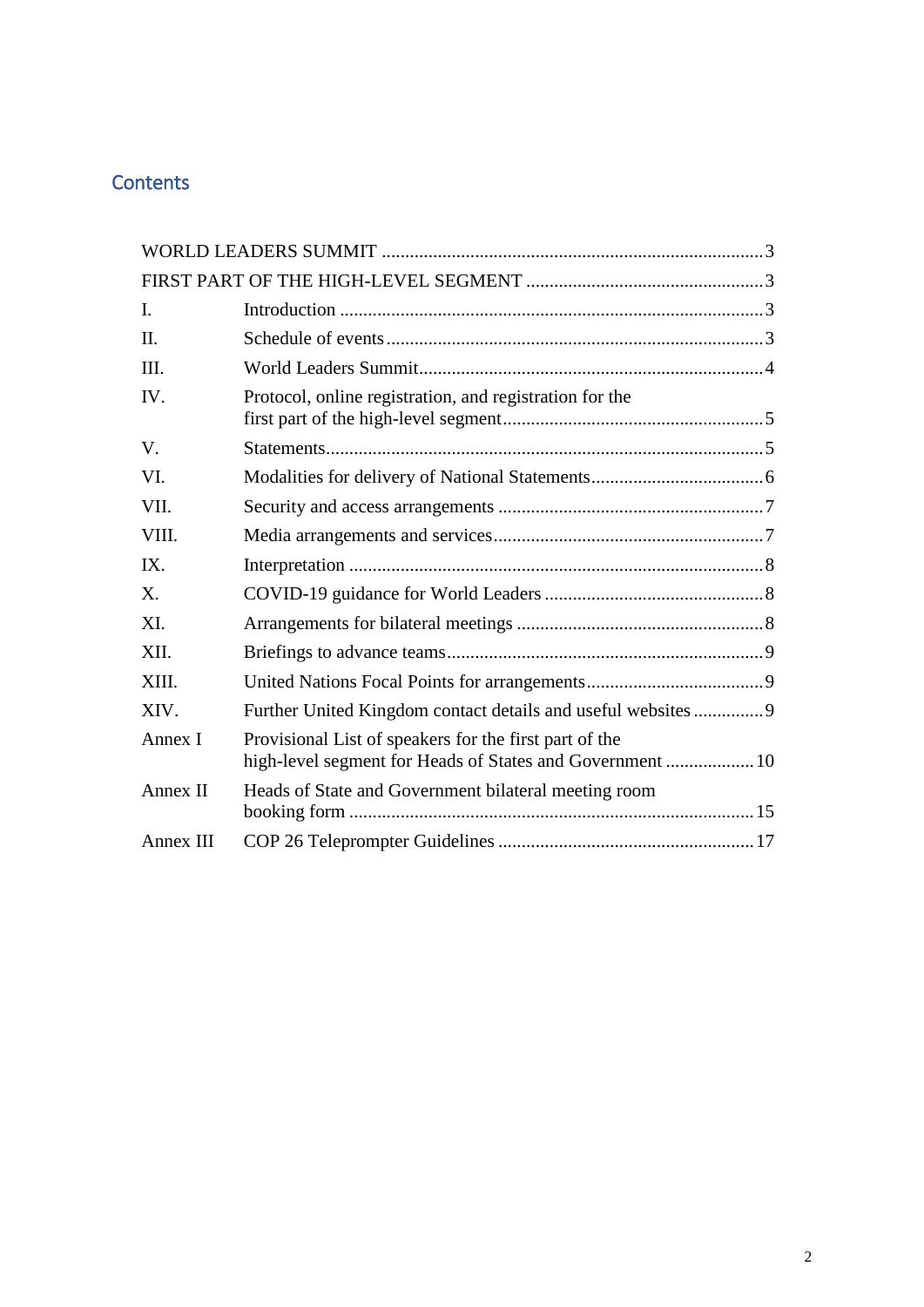## **WORLD LEADERS SUMMIT**

#### **and**

# **FIRST PART OF THE HIGH-LEVEL SEGMENT**

## <span id="page-2-2"></span><span id="page-2-1"></span><span id="page-2-0"></span>**I. Introduction**

- 1. The formal opening plenary of the twenty-sixth session of the Conference of the Parties, the sixteenth session of the Conference of the Parties serving as the meeting of the Parties to the Kyoto Protocol and the third session of the Conference of the Parties serving as the meeting of the Paris Agreement (COP 26/CMP 16/CMA 3), also referred to as the United Nations Climate Change Conference 2021, in Glasgow, the United Kingdom of Great Britain and Northern Ireland, will begin at **10:00** on Sunday, 31 October 2021, at the Scottish Event Campus.
- 2. The Prime Minister of the United Kingdom, His Excellency Mr. Boris Johnson, has invited **Heads of State and Government** to participate in the **World Leaders Summit**, which will take place on Monday, 1 November, and Tuesday, 2 November 2021, when the first part of the high-level segment for Heads of State and Government during the Conference will also take place.
- 3. The invitation signifies the importance for world leaders to deliver concrete actions and credible plans aimed at achieving successful COP goals and coordinated action to tackle climate change.
- 4. Following the opening ceremony of the World Leaders Summit, led by the Prime Minister of the United Kingdom on 1 November, the high-level segment will begin with the delivery of national statements by Heads of State and Government in parallel plenaries.
- 5. The high-level segment will be open to Parties and observer States, United Nations organizations and intergovernmental organizations. A limited number of other observer organizations will be able to attend the event, which will also be webcast live.
- 6. Owing to COVID-19 regulations, only one additional delegate along with the Head of State or Government per Party will be allowed in the plenary for the opening of the World Leaders Summit and the first part of the high-level segment. Observer organizations will also be allowed only two delegates in the plenary.

## <span id="page-2-3"></span>**II. Schedule of events**

7. The events on 1 November will be held according to the following schedule: The leaders are expected to arrive in Glasgow on either Sunday evening or Monday morning.

| $08:00 - 11:30$ | Arrival of Heads of State and Government at Conference venue<br>(Blue Zone)                                      |
|-----------------|------------------------------------------------------------------------------------------------------------------|
| $12:00 - 13:00$ | Opening ceremony for the World Leaders Summit (Plenary Cairn                                                     |
|                 | Gorm)                                                                                                            |
| $13:00 - 13:30$ | Natural Break (Heads of State remain in Plenary Cairn Gorm and<br>Heads of Government move to Plenary Pen Y Fan) |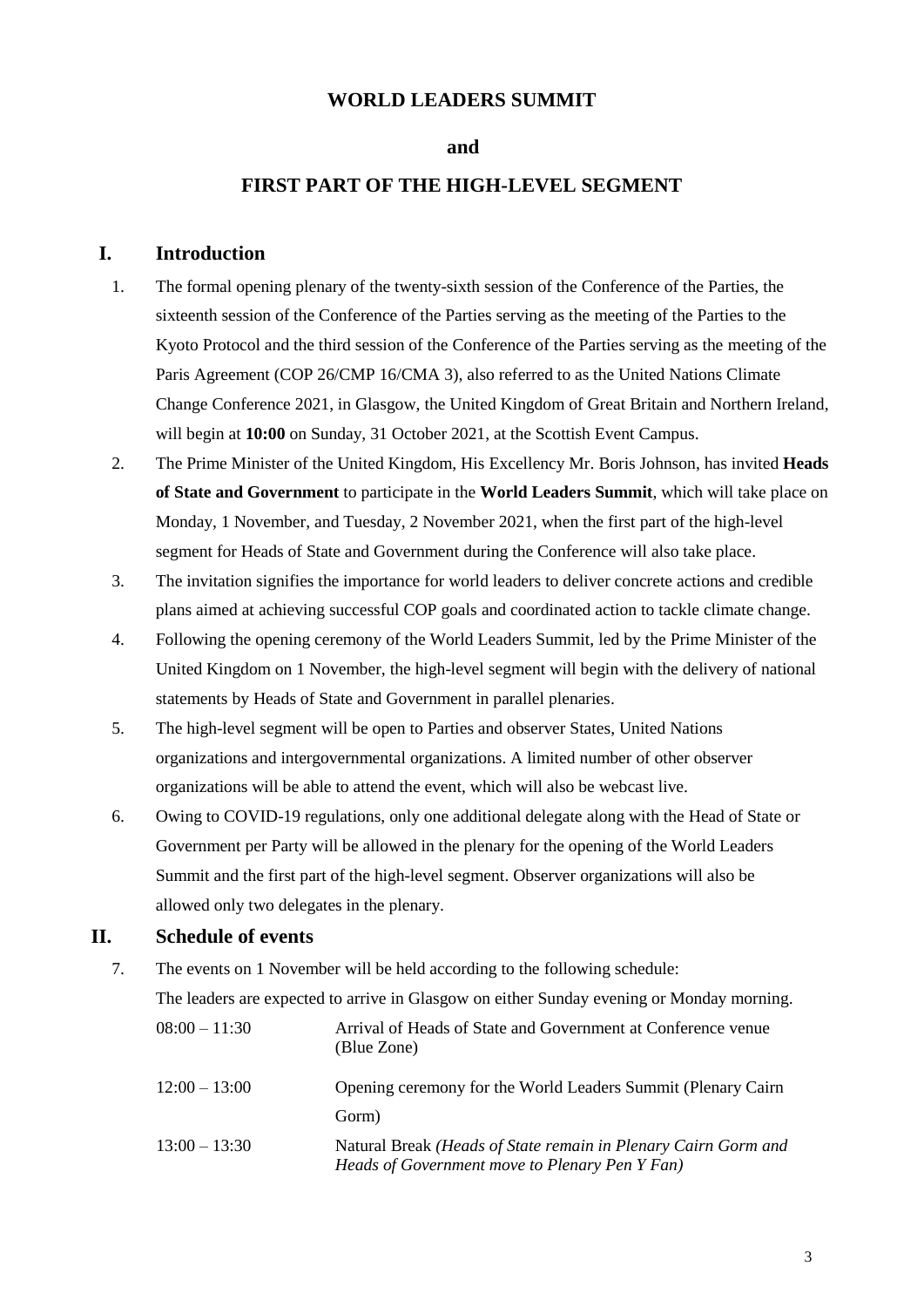| $13:30 - 13:45$ | Opening of the First Part of the high-level segments for Heads of |
|-----------------|-------------------------------------------------------------------|
|                 | State and Government in Plenary Cairn Gorm by COP 26 President.   |
|                 | Opening beamed live to Plenary Pen Y Fan                          |
| $13:45 - 17:00$ | Delivery of National Statements in Plenary Cairn Gorm and         |
|                 | Plenary Pen Y Fan                                                 |
| 17:00           | Travel to VVIP reception at Kelvingrove Art Gallery and Museum.   |

- 8. The events on 2 November 2021 will be held according to the following schedule: From 08:00 Arrival of Heads of State and Government at Conference venue 09:00 – 13:00 Delivery of National Statements 13:00 – 15:00 Lunch Break 15:00 – 17:00 National Statements 17:00 – 17:30 Closing of World Leaders Summit
- 9. The formal programme for Heads of State and Government is scheduled to finish on 2 November 2021.

# <span id="page-3-0"></span>**III. World Leaders Summit**

- 10. The opening ceremony of the World Leaders Summit will take place at 12:00 on 1 November 2021 in Plenary Cairn Gorm.
- 11. National statements will be delivered in parallel in Plenary Cairn Gorm and Plenary Pen Y Fan.
- 12. In each Plenary room, a limit of two seats per delegation, which includes the seat of the Head of State or Government, will be made available behind the nameplate of each Party. These seats will be available to Parties during all elements of the programme on both days, including any high-level events held in the Plenary rooms. See [link](https://ukcop26.org/wp-content/uploads/2021/10/Presidency-Programme-COP26.pdf) for additional information on the Presidency events during the World Leaders Summit. No additional seats will be available at the back of the room.
- 13. The Heads of State or Government will receive a lapel pin. The three accompanying delegates in the entourage will receive a colour-coded overlay secondary badge that will allow entry into the VVIP lounge with the leader.
- 14. Access to Plenary Cairn Gorm for the opening ceremony of the World Leaders Summit will require a lapel pin for the Head of State or Government, a regular delegate's badge for the delegate accompanying the Head of State or Government and two World Leaders Summit Opening Ceremony tickets.
- 15. Access to the Plenaries **after** the Opening Ceremony of the World Leaders Summit and throughout the COP will require a regular delegate's badge and a secondary colour-coded access card for each plenary.
- 16. **Parties are encouraged to make the necessary arrangements to collect the regular delegate badges for the entourage and transfer them to the Designated Liaison Officers for handover to the entourage upon arrival.**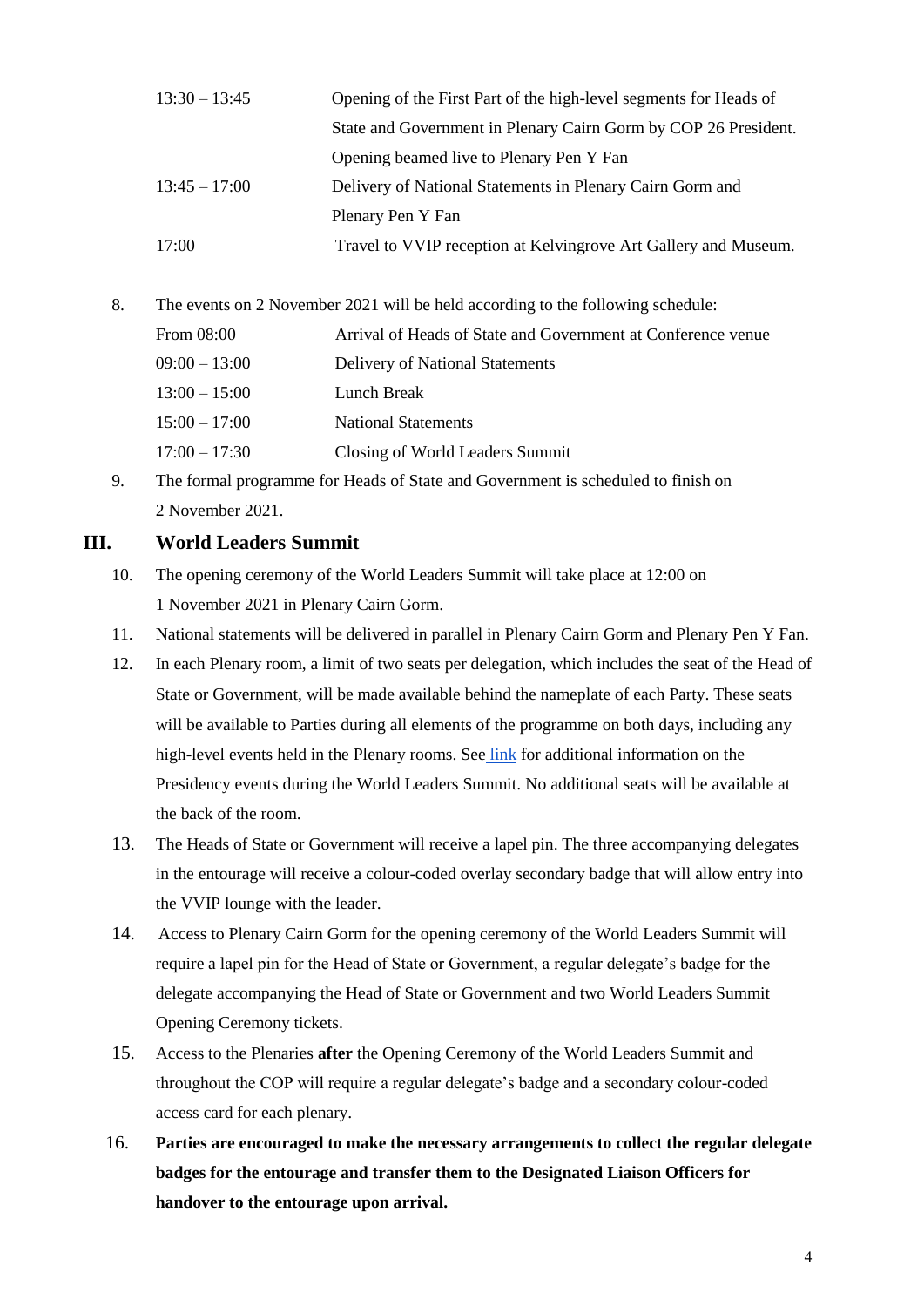- 17. Each delegation will be issued with a total of four colour coded access cards: two access cards for Plenary Cairn Gorm and two for Plenary Pen Y Fan.
- 18. The colour-coded overlay secondary badge, colour-coded plenary access cards and tickets for the World Leaders Summit Opening Ceremony are transferable strictly among members of the same delegation.
- 19. The Head of State or Government lapel pins, the colour-coded overlay secondary badges for the three accompanying delegates in the entourage and World Leaders Summit Opening Ceremony tickets will be distributed to delegations by the Designated Liaison Officers of the Government of the United Kingdom.
- 20. **For other delegations whose Head of State or Government is not attending the World Leaders Summit,** the four secondary colour-coded access cards for the plenaries will be distributed from the Information Desk at the Conference venue from Thursday, 28 October 2021. Delegations are requested to pick up and confirm receipt of the colour-coded overlay secondary badges.
- 21. To ensure the attendance of all Parties, Parties are encouraged to be in the Plenary rooms on time for the start of the World Leaders Summit and throughout the two-day programme.

# <span id="page-4-0"></span>**IV. Protocol, online registration, and registration for the first part of the highlevel segment**

### **Registration of Party delegations**

- 22. All members of official Party delegations, including Heads of State and Government, should be registered as such through the [online registration system.](https://onlinereg.unfccc.int/)
- 23. National focal points are reminded to include the Head of State or Government and any accompanying officials in the online registration system in the corresponding national protocol to be included in the list of participants, as appropriate.

# **National statements during the first part of the high-level segment for Heads of State and Government**

- 24. The list indicating the Parties whose Head of State or Government are attending the World Leaders Summit on 1 and 2 November and delivering a national statement was published in the information note dated 18 October 2021. The list was published in alphabetical order and not in the order of delivery of statements.
- 25. The provisional list of speakers in order of delivery of statements in Plenary Cairn Gorm and Plenary Pen Y Fan is included as Annex I.
- 26. For any further enquiries, please email [copprotocol@unfccc.int](mailto:copprotocol@unfccc.int).

# <span id="page-4-1"></span>**V. Statements**

27. Statements will be delivered in accordance with the time of inscription in the list of speakers and reflecting protocol order in accordance with the United Nations protocol.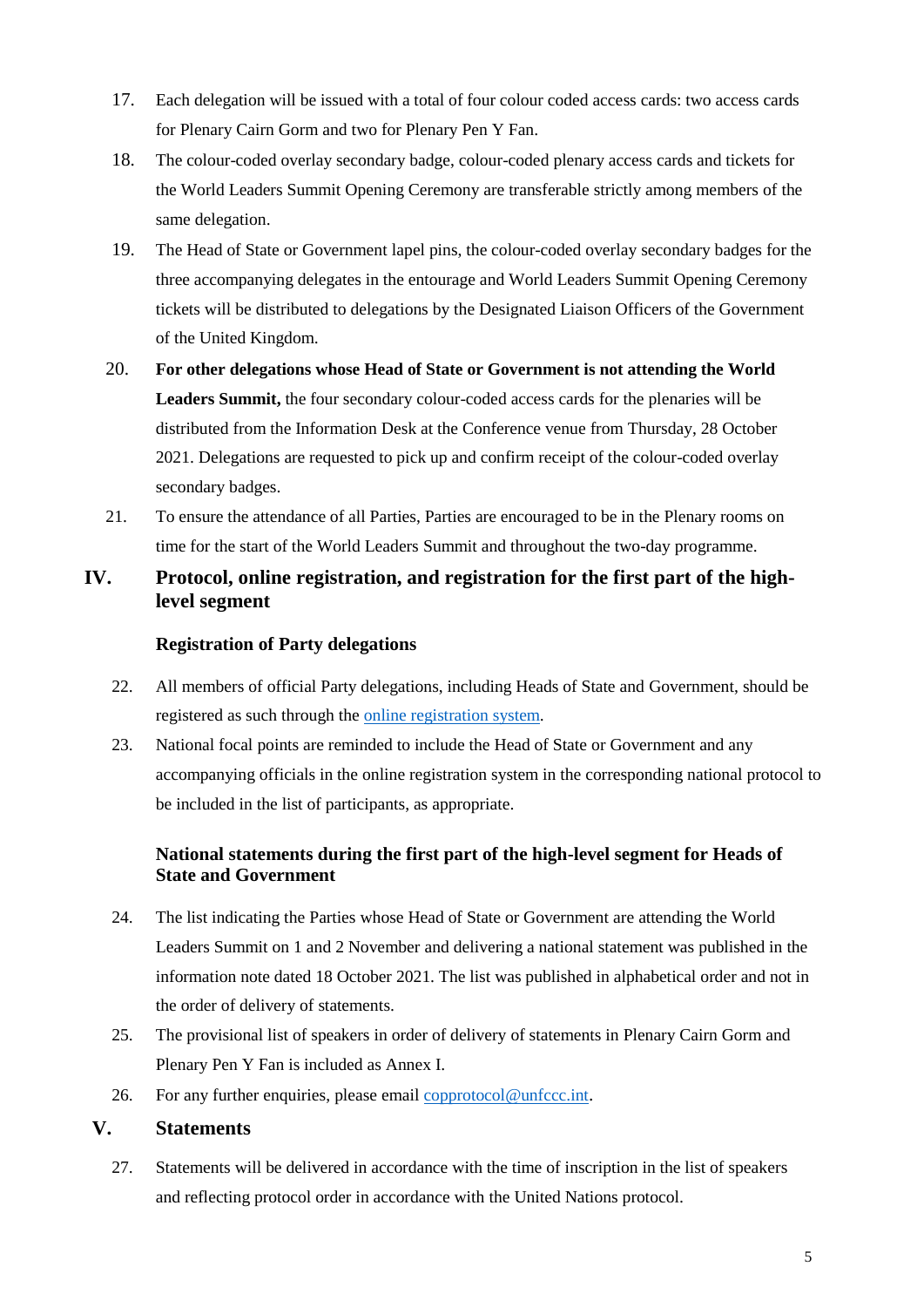- 28. On 1 November 2021, statements will be delivered in parallel plenaries. Owing to several requests from Heads of States and Government to deliver their national statements on 1 November and considering participation of several Heads of States and Government in highlevel events being held in parallel to the delivery of national statements, plenaries will be divided with Heads of State delivering their statements in Plenary Gairn Gorm and Heads of Government delivering their statements in Plenary Pen y Fan.
- 29. On 2 November 2021, statements will be delivered in Plenary Cairn Gorm and will continue in accordance with information included in paragraph 27 above.
- 30. Parties are strongly encouraged to ensure their national statements do not exceed a maximum of three minutes.
- 31. Hard copies of statements will not be circulated in the plenary during the high-level segment. Full texts of the official statements will be posted on the UNFCCC website, following delivery of the statement in the Plenary. To have statements posted on the UNFCCC website, Parties speaking at the high-level segment on 1 or 2 November 2021 are requested to send an electronic file containing the statement in advance to **copprotocol@unfccc.int**.
- 32. Those Parties who will require a teleprompter, please see instructions in Annex III.
- 33. Parties whose Head of State or Government will not physically be in Glasgow but who would still like to convey their national statement during the World Leaders Summit are able to submit a written statement which will be uploaded to the UNFCCC website on 2 November 2021.
- 34. Parties who would like to avail of this option should send their statements to the External Relations office at [copprotocol@unfccc.int](mailto:copprotocol@unfccc.int) no later than Saturday, 30 October 2021.
- 35. Please note that Parties who take up this option will not be able to deliver a national statement in the resumed high-level segment on 9 and 10 November 2021.

### <span id="page-5-0"></span>**VI. Modalities for delivery of National Statements**

- 36. All speakers should ensure that they are in the plenary room at least four speakers ahead of the delivery of their national statement. They will be escorted by an usher during the presentation of the previous speaker from the seat of their delegation to a reserved chair close to the podium.
- 37. Speaking slots for those who are not in the plenary at the time for delivery of their statements will be rescheduled to speak at the end of all statements of the same category.
- 38. Given the number of Parties and the limited amount of time available for statements, it will be necessary to limit the duration of each statement. Heads of State and Governments are reminded that national statements made during the first part of the high-level segment should not exceed the three-minute limit. To be fair to all speakers, time limits will be strictly enforced.
- 39. An electronic/mechanical device will be used to mark the three minutes allotted to each speaker. This will allow all speakers to deliver their national statements.
- 40. Representatives whose full texts exceed three minutes may wish to deliver a shortened version in plenary; the full text of all statements delivered during the high-level segment will be uploaded and made available on the UNFCCC website.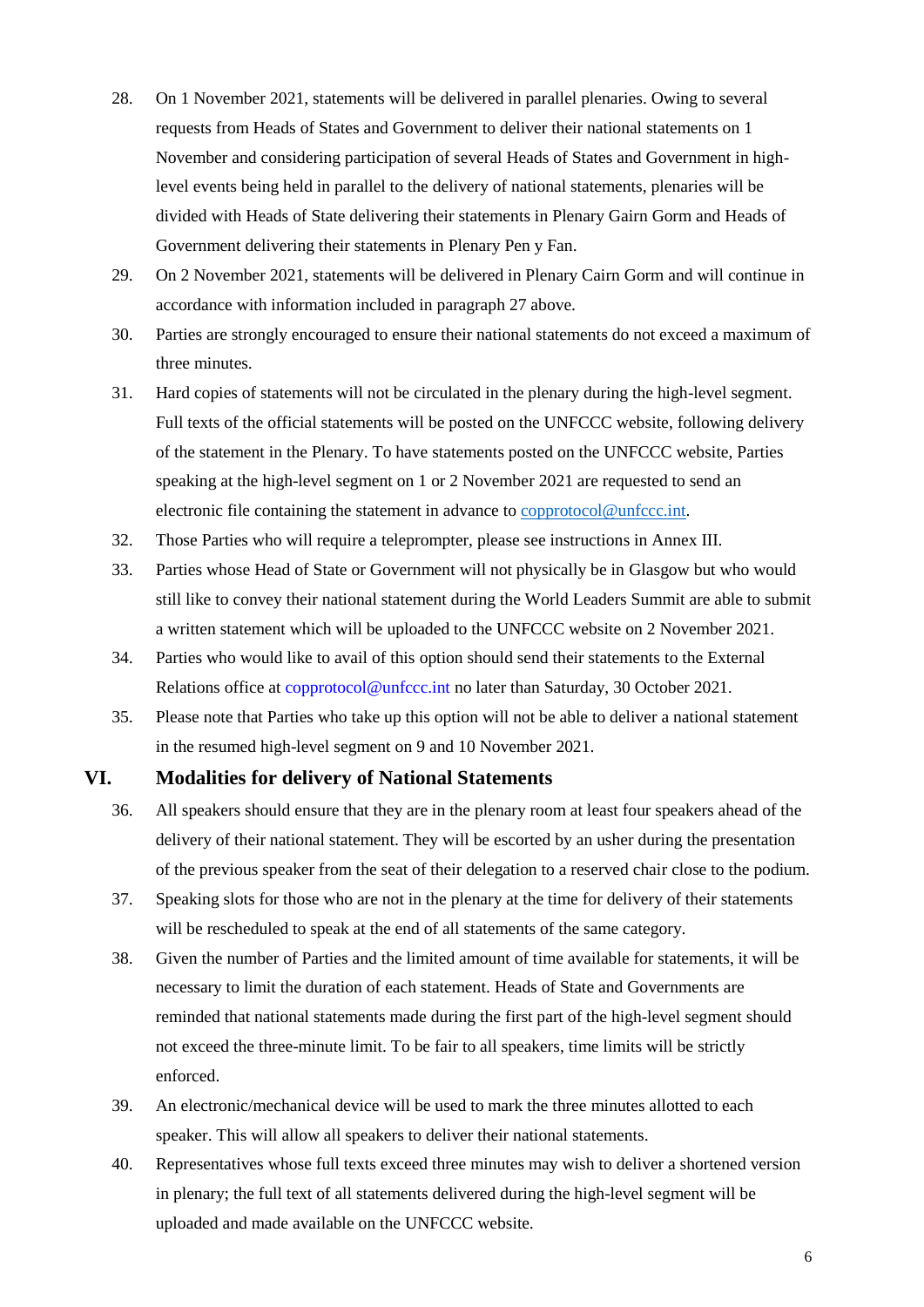- 41. Please note that the secretariat is not able to accommodate individual requests for changes in a Party's speaking slot. Parties wishing to make a change in their respective protocol category should arrange to exchange slots with another Party, and both Parties jointly notify the secretariat of the agreement that has been reached by Friday, 29 October 2021.
- 42. All Parties are kindly requested to provide the Conference Officer in the plenary with 15 copies of their statements in advance to meet the needs of the interpreters and for the Conference records.
- 43. Should Parties in attendance not wish to speak but prefer only to have their statements uploaded to the UNFCCC website, the secretariat will arrange to have this done and enter the statement in the records of the Conference. Parties interested in taking up this option should communicate their interest in writing prior to the opening of the first part of the high level segment to the External Relations unit at [copprotocol@unfccc.int](mailto:copprotocol@unfccc.int) or to the External Relations team, who will be located at the front of the plenary during the first part of the high-level segment.

# <span id="page-6-0"></span>**VII. Security and access arrangements General principle**

44. The United Nations Climate Change Conference is under the authority of the United Nations. Safety and security will be provided by the United Nations Department of Safety and Security (UNDSS) in collaboration with the United Kingdom Government.

## **Security at the World Leaders Summit**

- 45. A secure zone will be established for the safety and security of Heads of State and Government that will encompass all the premises associated with the event (e.g. VVIP, Plenaries, etc.). One unarmed national security officer will be authorized to escort their Head of State in the blue zone.
- 46. Access to the secure zone and the lounge for Heads of State and Government will require special badges as discussed above.

### **Access to the Conference site**

- 47. Vehicles transporting Heads of State and Government will have direct access via a dedicated gate to a special drop-off area.
- 48. All vehicles will need to comply with the security controls in place.
- 49. National security officers accompanying Heads of State and Government who require further information or have any questions regarding security, should contact Kevin O Hanlon, UNDSS Chief of Security, at [security-unfccc@unfccc.int.](mailto:security-unfccc@unfccc.int)

# **VIII. Media arrangements and services**

<span id="page-6-1"></span>50. Media representatives are required to submit their accreditation application online at [https://onlinereg.unfccc.int.](https://onlinereg.unfccc.int/) This is the only official channel for media registration and the UNFCCC secretariat will not accept applications for accreditation via any other channel. Details regarding accreditation requirements are available at [https://unfccc.int/about-us/press-and-media.](https://unfccc.int/about-us/press-and-media)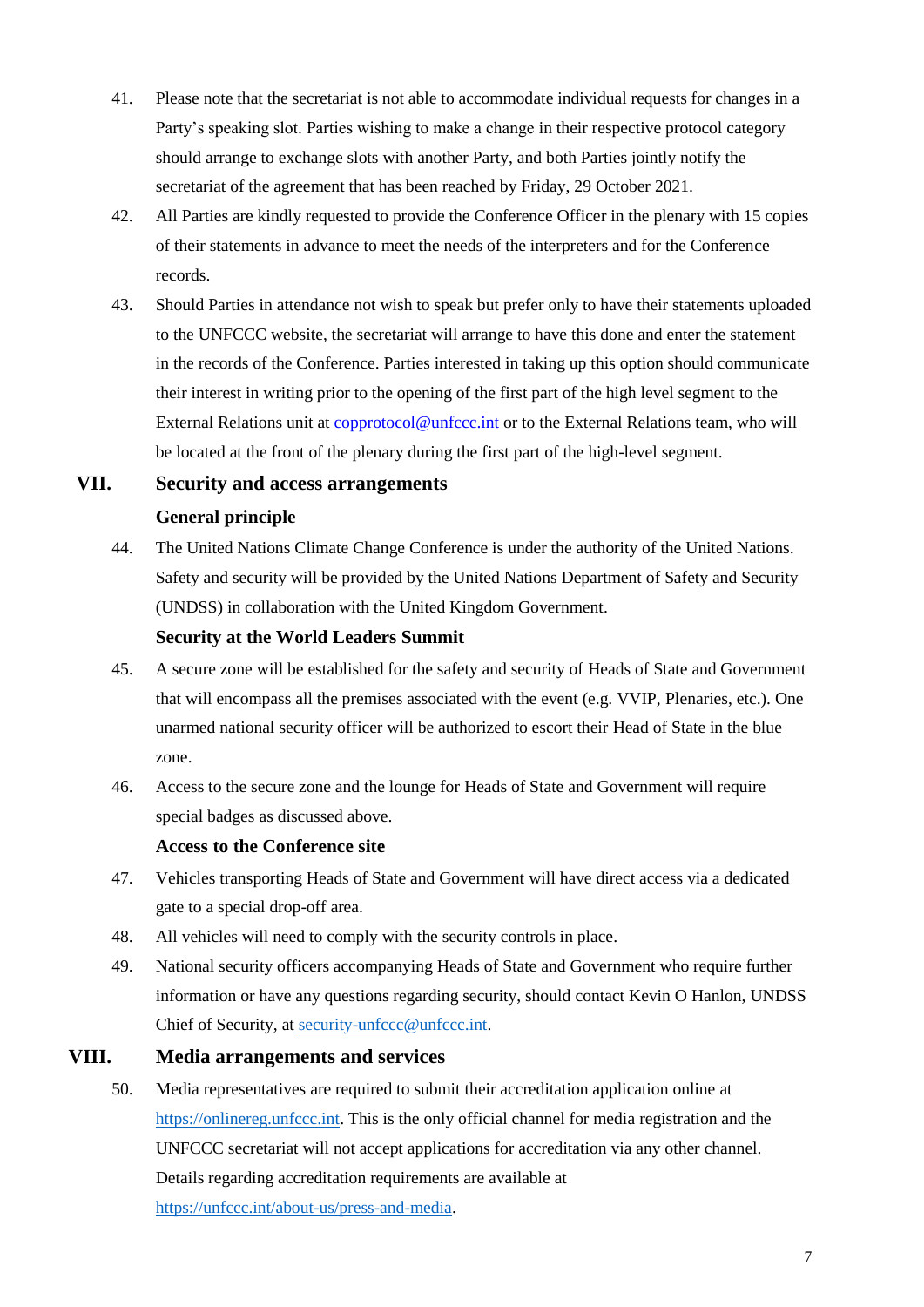# <span id="page-7-0"></span>**IX. Interpretation**

- 51. Interpretation in the official languages of the United Nations (Arabic, Chinese, English, French, Russian and Spanish) will be provided.
- 52. Owing to the large number of requests for interpretation in other languages for the World Leaders Summit, it is no longer possible to rent interpretation booths on a commercial basis.
- 53. To ensure the quality of interpretation of national statements, 15 copies of each statement should be provided to the Conference Officer in the respective Plenary room as early as possible but at least 30 minutes prior to delivery of the statement.

# <span id="page-7-1"></span>**X. COVID-19 guidance for World Leaders**

- 54. The United Kingdom Government has provided information on COVID-19 measures and will continue to do so in the coming weeks through its diplomatic channels. Kindly note that wider trips or visiting other parts of the United Kingdom before or after COP 26 are discouraged.
- 55. World leaders will be expected to follow the standard COVID-19 protocols in place, such as wearing masks unless seated, social distancing and hand sanitising.

## <span id="page-7-2"></span>**XI. Arrangements for bilateral meetings**

- 56. Bilateral meeting rooms are available in the VVIP Lounge within the secure zone of the Conference site to enable Heads of State and Government to meet bilaterally.
- 57. Owing to the limited number of these rooms, Parties are encouraged to make bookings as early as possible as their use is on a first-registered, first-served basis.
- 58. The bilateral meeting rooms are equipped with lounge furniture for a maximum of 12 persons (in the event of meetings among three Parties) and Wi-Fi will be available.
- 59. The UNFCCC secretariat is not in a position to make other arrangements (layout, additional furniture, country flags), including interpretation services for bilateral meetings.
- 60. The rooms should be left in the same condition as found. Adhering to COVID-19 hygiene protocols, the rooms are scheduled to be sterilized after each meeting. Therefore, we kindly ask that the meetings finish on time in consideration of the cleaning team's schedule.
- 61. Please note that food and drink are not allowed in any of the conference rooms on the premises, including the bilateral meeting rooms.

### **How to book a bilateral meeting room:**

- 62. In order to reserve a bilateral meeting room, the relevant Parties should send an email, at least three days in advance of the preferred meeting date, to [copprotocol@unfccc.int](mailto:copprotocol@unfccc.int) providing details of the meeting.
- 63. Updated bilateral meeting room request forms, are included as annex II to this message. Forms should be completed and signed on behalf of each Party organizing each bilateral meeting. A separate booking form is required for each meeting.
- 64. If the form is not signed by all the Parties concerned, the request cannot be considered.
- 65. Confirmation of the room booking will be provided by email as early as possible, but at the latest two days prior to the meeting. The preferred time of the meeting with first-, second- and third-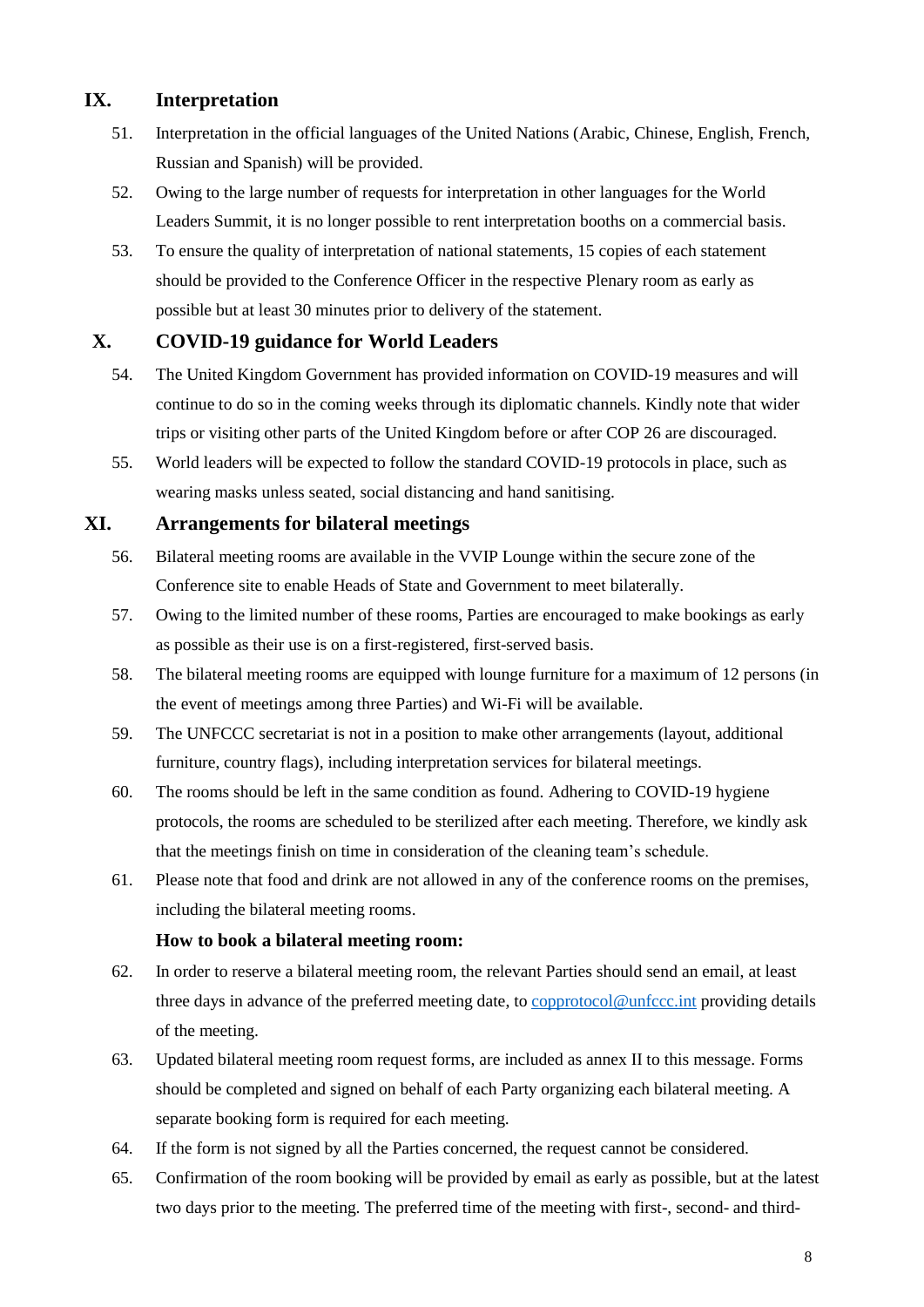choice options should be clearly indicated on the form. In the event that none of the requested times is available, the UNFCCC secretariat will contact the person indicated on the form.

- 66. Last-minute requests will be accommodated subject to availability of rooms.
- 67. To allow for a maximum number of bilateral meetings between participating Heads of State and Government during the high-level segment, the use of bilateral meeting rooms is limited to 30 minutes for each booking, which will be strictly implemented. The UNFCCC secretariat thanks Parties in advance for their cooperation.
- 68. Delegations requiring further information regarding requests for bilateral meeting rooms should email their questions or enquiries to [copprotocol@unfccc.int.](mailto:copprotocol@unfccc.int)

# <span id="page-8-0"></span>**XII. Briefings to advance teams**

69. Joint briefings by the UNFCCC secretariat in conjunction with United Nations Security and the United Kingdom Government have been organized for Head of State and Government advance teams concerning facilities, procedures and protocol within United Nations premises.

# <span id="page-8-1"></span>**XIII. United Nations Focal Points for arrangements**

| <b>UNFCCC Protocol:</b>           | Luca Brusa<br>Head, Protocol and External Relations<br>$\mathbf{c}$ opprotocol@unfccc.int |
|-----------------------------------|-------------------------------------------------------------------------------------------|
| <b>UNDSS</b> Security:            | Chief Kevin O Hanlon<br>security-unfccc@unfccc.int                                        |
| <b>VVIP</b> and Close Protection: | <b>Yves Nabet</b><br>yves.nabet@un.org                                                    |
| Health, Fire and Safety:          | <b>Richard Chytil</b><br>richard.chytil@unvienna.org                                      |
| List of Speakers:                 | Grace Ann Smith<br>copprotocol@unfccc.int                                                 |
| Media Liaison:                    | Alexander Saier<br>asaier@unfccc.int                                                      |

# <span id="page-8-2"></span>**XIV. Further United Kingdom contact details and useful websites**

| Transport:                    | majorevents.transport@fco.gov.uk        |
|-------------------------------|-----------------------------------------|
| Media:                        | majorevents.medialogistics@fco.gov.uk   |
| General logistical enquiries: | majorevents.generalenquiries@fco.gov.uk |
| Protection:                   | protocol security@fco.gov.uk            |
| Accommodation contractor:     | COP26accommodation@mci-group.com        |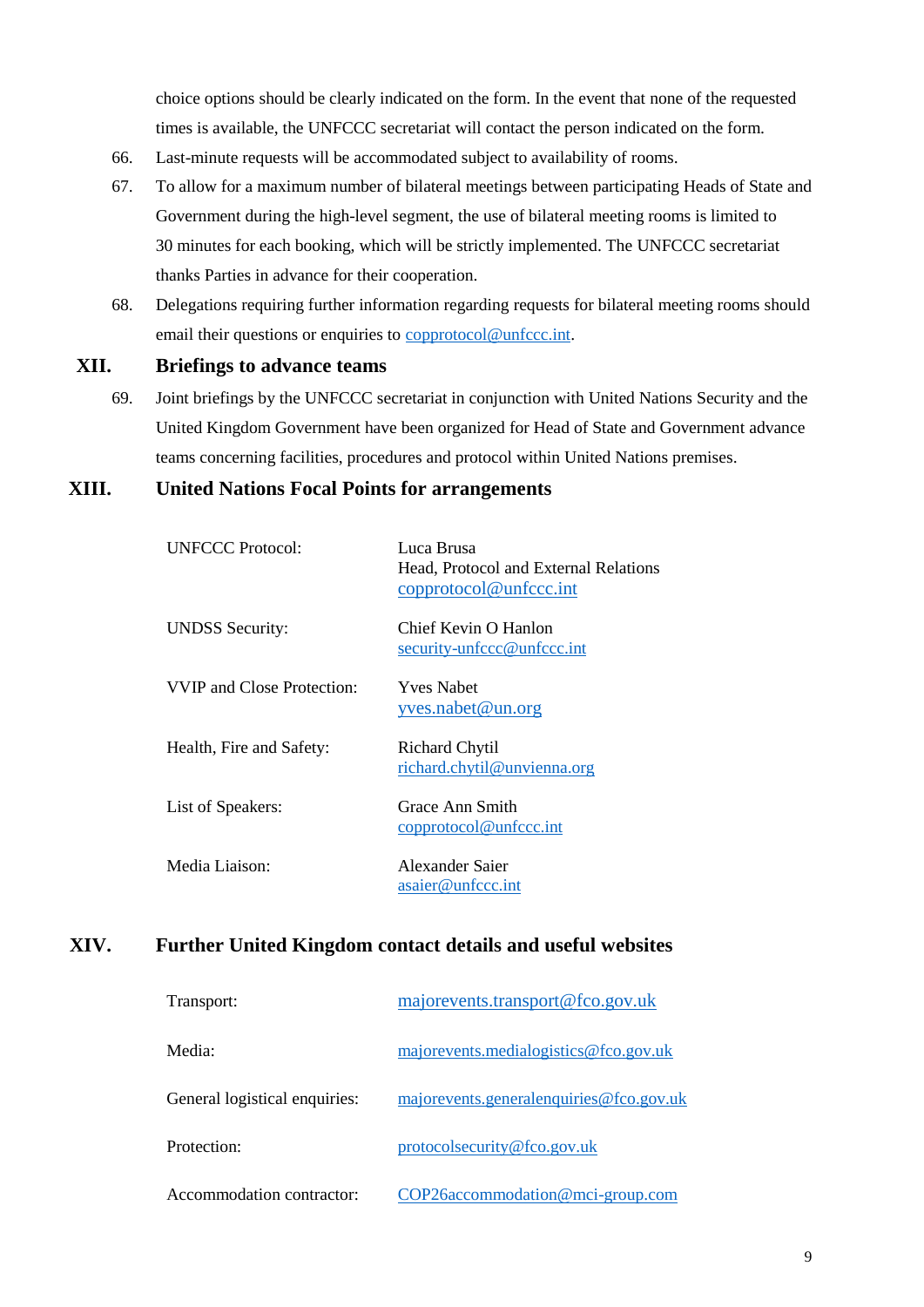#### **Annex I**

### <span id="page-9-0"></span>**Provisional List of speakers for the first part of the high-level segment for Heads of States and Government**

#### **First Part of the High-Level Segment for Heads of State and Government**

The first part of the high-level segment of COP 26/CMP 16/CMA 3 will be held from the afternoon of Monday, 1 and Tuesday, 2 November 2021 and will hear national statements from Heads of State and Government who have registered and confirmed their wish to deliver a statement.

Parties will have only one opportunity to deliver a national statement during the high-level segment.

The list below is the provisional list of speakers who have been confirmed to deliver a national statement. Updated provisional lists will be published by midnight daily until midnight, 1 November 2021.

### **PROVISIONAL LIST OF SPEAKERS<sup>1</sup>**

#### **Plenary Cairn Gorm Heads of State Approximately 13:45 – 17:00**

His Excellency Mr. Pedro Sánchez Perez-Castejón, President of Spain *(Host of COP 25)*

His Excellency Mr. Mohamed Ould Cheikh El Ghazouani, President of Mauritania

His Excellency Mr. Joko Widodo, President of Indonesia

His Excellency Mr. Wavel John Charles Ramkalawan, President of Seychelles

His Excellency Mr. Emmanuel Macron, President of France

His Excellency Mr. Ali Bongo Ondimba, President of Gabon

His Excellency Mr. Joseph R. Biden Jr., President of United States of America

His Excellency Mr. Juan Orlando Hernández, President of Honduras

His Excellency Mr. Uhuru Muigai Kenyatta, President of Kenya

Her Excellency Mrs. Maia Sandu, President of the Republic of Moldova

His Excellency Mr. Abdel Fattah El-Sisi, President of Egypt

His Excellency Mr. Stevo Pendarovski, President of North Macedonia

His Excellency Mr. Luis A. Arce Catacora, President of Bolivia (Plurinational State of)

His Excellency Mr. Gotabaya Rajapaksa, President of Sri Lanka

His Excellency Mr. Milo Đukanović, President of Montenegro

His Excellency Mr. Faustin Archange Touadera, President of Central African Republic

His Excellency Mr. Emomali Rahmon, President of Tajikistan

His Excellency Mr. Denis Sassou Nguesso, President of Congo

1

His Excellency Mr. Charles Michel, President of the European Council and Her Excellency Ms. Ursula von der Leyen, President of the European Commission, European Union

<sup>&</sup>lt;sup>1</sup> This list is a provisional list and is subject to change. The list will be updated regularly and posted on the conference webpage.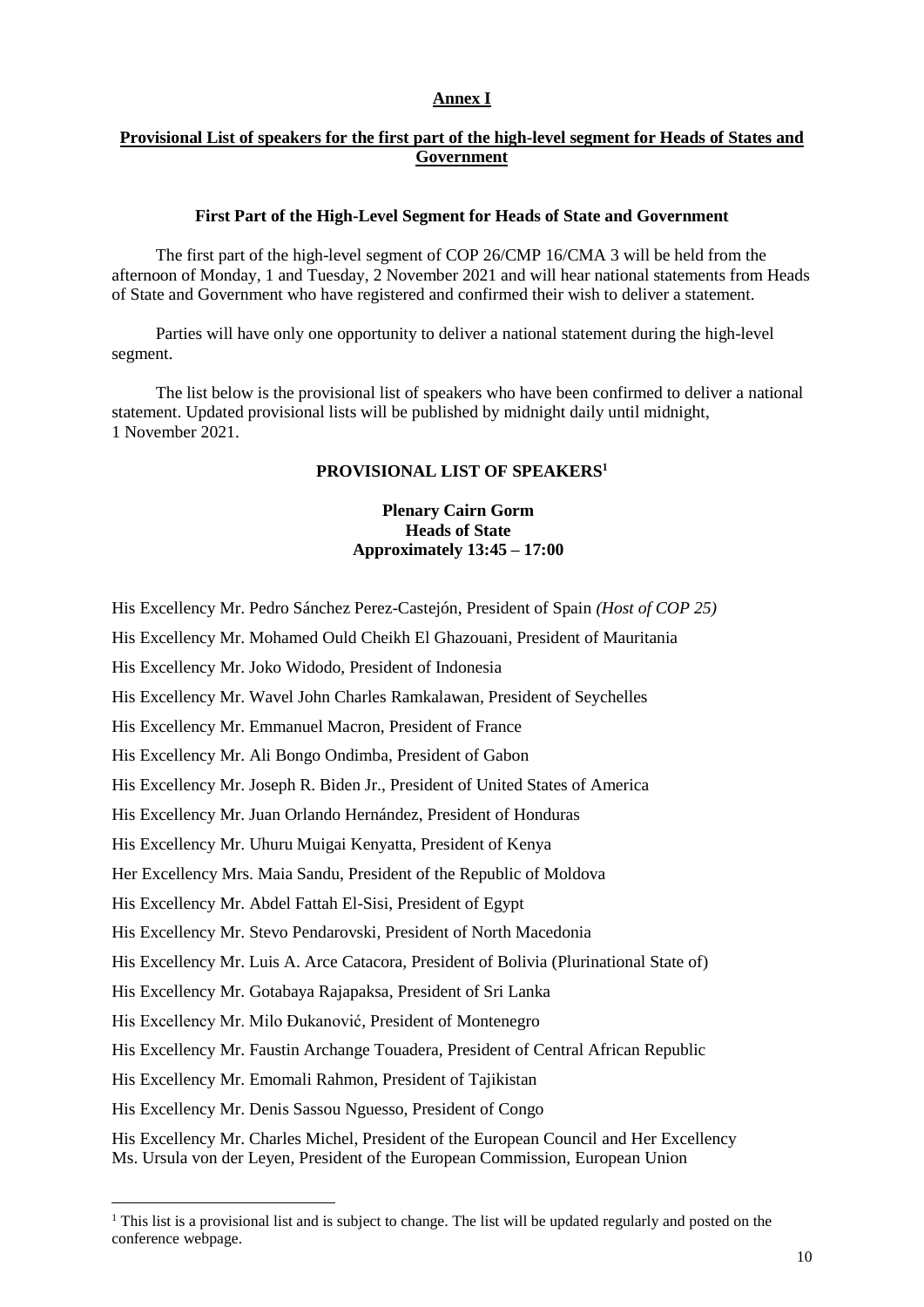His Excellency Mr. Barham Salih, President of Iraq His Excellency Mr. Guy Parmelin, President of Switzerland His Excellency Mr. Lazarus McCarthy Chakwera, President of Malawi His Excellency Mr. Khurelsukh Ukhnaa, President of Mongolia His Excellency Mr. Ibrahim M. Solih, President of Maldives His Majesty Abdullah II Ibn Al Hussein, King of Jordan His Excellency Mr. Laurentino Cortizo, President of Panama His Excellency Mr. Recep Tayyip Erdoğan, President of Turkey His Excellency Mr. Mohamed Bazoum, President of Niger His Excellency Mr. Jae-in Moon, President of the Republic of Korea His Excellency Mr. Hakainde Hichilema, President of Zambia His Excellency Mr. George Manneh Weah, President of Liberia His Excellency Mr. János Áder, President of Hungary

### **Plenary Pen Y Fan Heads of Government Approximately 13:45 – 17:00**

His Excellency Prince Mohammed bin Salman Al Saud, Prime Minister of Saudi Arabia Her Excellency Mrs. Angela Dorothea Merkel, Chancellor of Germany His Excellency Mr. Abdulhamid M. Aldabia, Prime Minister of Libya His Excellency Mr. Xavier Bettel, Prime Minister of Luxembourg His Excellency Mr. Andrew Michael Holness, Prime Minister of Jamaica His Excellency Kyriakos Mitsotakis, Prime Minister of Greece Her Excellency Ms. Sheikh Hasina, Prime Minister of Bangladesh His Excellency Mr. Stefan Löfven, Prime Minister of Sweden His Excellency Mr. Mohammad Shtayyeh, Prime Minister of State of Palestine Her Excellency Ms. Kaja Kallasm, Prime Minister of Estonia His Excellency Mr. Justin Trudeau, Prime Minister of Canada His Excellency Mr. Josaia Voreqe Bainimarama, Prime Minister of Fiji His Excellency Mr. Janez Janša, Prime Minister of Slovenia His Excellency Mr. Naftali Bennett, Prime Minister of Israel His Excellency Mr. Andrej Babiš, Prime Minister of Czechia His Excellency Mr. Gaston Alponso Browne, Prime Minister of Antigua and Barbuda His Excellency Mr. Mohamed Beavogui, Prime Minister of Guinea His Excellency Mr. Abdalla Hamdok, Prime Minister of Sudan His Excellency Mr. Sher Bahadur Deuba, Prime Minister of Nepal His Excellency Mr. Pravind K. Jugnauth, Prime Minister of Mauritius His Excellency Mr. Chinh Minh Pham, Prime Minister of Viet Nam His Excellency Mr. Irakli Garibashvili, Prime Minister of Georgia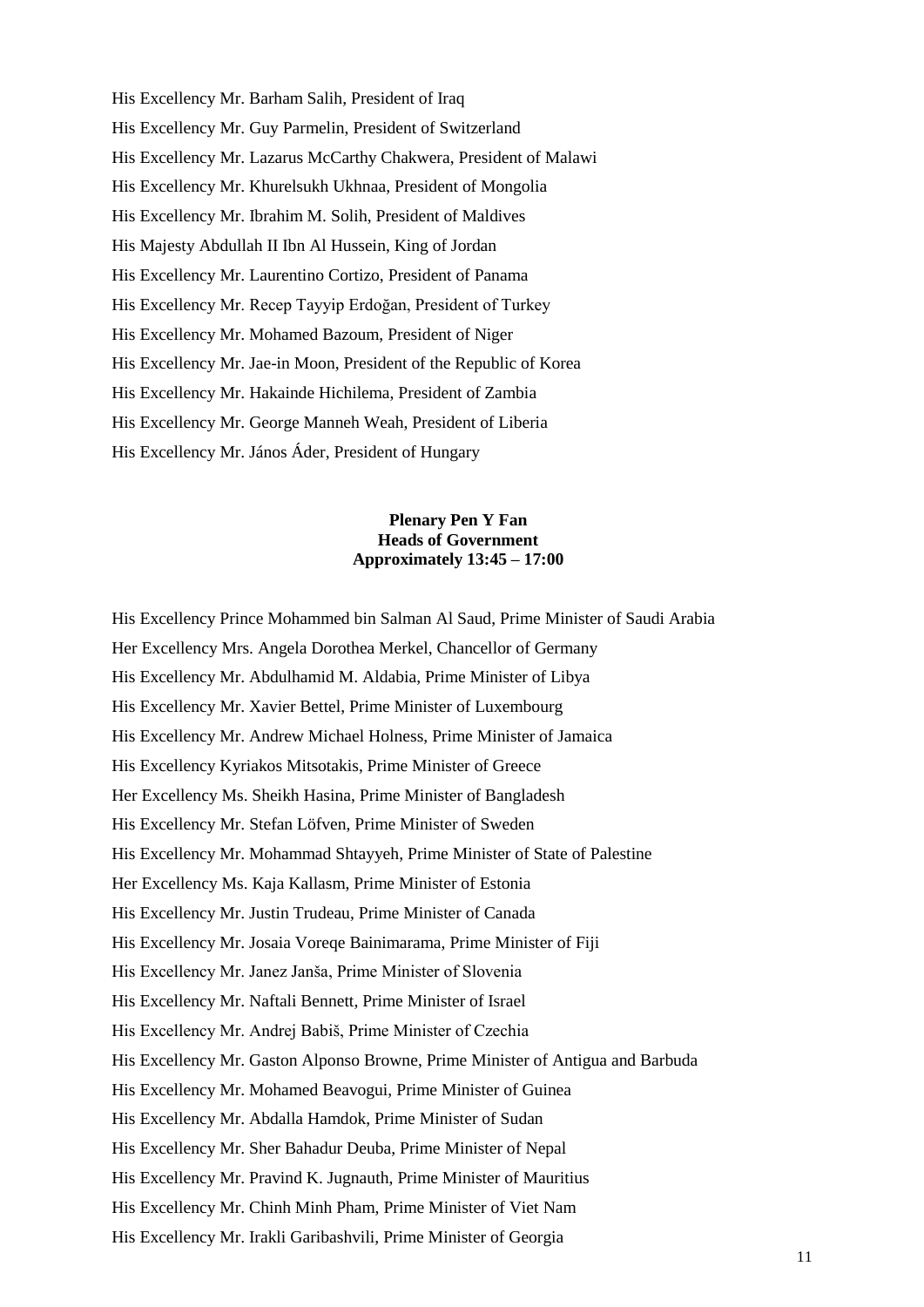His Excellency Mr. Moeketsi Majoro, Prime Minister of Lesotho His Excellency Mr. John A. Briceño, Prime Minister of Belize His Excellency Mr. António Costa, Prime Minister of Portugal His Excellency Mr. Matuesz Morawiecki, Prime Minister of Poland His Excellency Mr. Narendra Damodardas Modi, Prime Minister of India His Excellency Mr. Scott J Morrison, Prime Minister of Australia His Excellency Mr. Alexander Schallenberg, Federal Chancellor of Austria His Excellency Mr. Imran Khan, Prime Minister of Pakistan His Excellency Mr. Askar Mamin, Prime Minister of Kazakhstan His Excellency Mr. Mario Draghi, Prime Minister of Italy

### **2 November 2021 Plenary Cairn Gorm**

**09:00 – 13:00**

His Majesty Sheikh Tamim bin Hamad Al-Thani, Emir of Qatar His Excellency Mr. Umaro Sissoco Embaló, President of Guinea-Bissau His Royal Highness Prince Albert II of Monaco His Excellency Mr. Guillermo Lasso Mendoza, President of Ecuador His Excellency Mr. Aleksandar Vučić, President of Serbia H.S.H Prince Alois of Liechtenstein His Excellency Mr. Sadyr Zhaparov, President of Kyrgyzstan His Excellency Mr. Chandrikapersad Santokhi, President of Suriname Her Excellency Ms. Samia Suluhu Hassan, President of Tanzania Her Excellency Ms. Zuzana Čaputová, President of Slovakia His Excellency Mr. Klaus Werner Iohannis, President of Romania His Excellency Mr. Mohamed Irfaan Ali, President of Guyana His Excellency Mr. Gitanas Nausėda, President of Lithuania His Excellency Mr. Volodymyr Zelenskyy, President of Ukraine His Excellency Mr. Faure Essozimna Gnassingbé, President of Togo His Excellency Mr. Hage G. Geingob, President of Namibia His Excellency Mr. Eglis Levits, President of Latvia His Excellency Mr. Nicos Anastasiades, President of Cyprus His Excellency Mr. Alberto Fernández, President of Argentina His Excellency Mr. Julius Maada Bio, President of Sierra Leone His Excellency Mr. Sauli V. Niinistö, President of Finland His Excellency Mr. Ivan Duque, President of Colombia His Excellency Mr. João Manuel Gonçalves Lourenço, President of Angola His Excellency Mr. Luis R. Abinader, President of Dominican Republic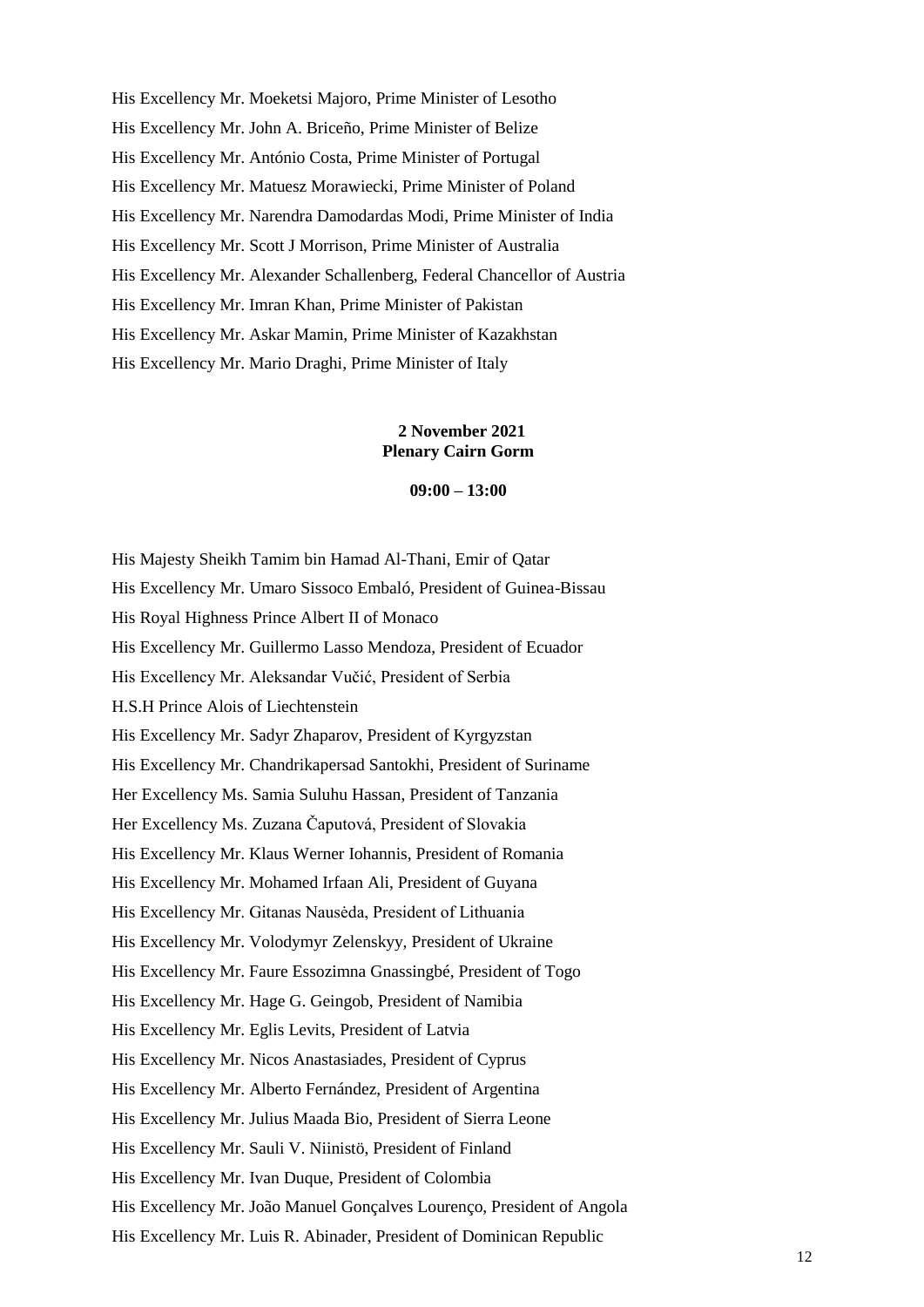His Excellency Mr. Nana Addo Dankwa Akufo-Addo, President of Ghana His Excellency Mr. Andry Rajoelina, President of Madagascar His Excellency Mr. Željko Komšić, President of Bosnia and Herzegovina His Excellency Mr. Surangel S. Whipps, Jr, President of Palau His Excellency Mr. Carlos Alvardo Quesada, President of Costa Rica His Excellency Mr. Muhammadu Buhari, President of Nigeria His Excellency Mr. Felix-Antoine Tshisekedi Tshilombo, President of the Democratic Republic of the Congo His Excellency Mr. Emmerson Dambudzo Mnangagwa, President of Zimbabwe His Excellency Mr. Giacomo Simoncini and His Excellency Mr. Francesco Mussoni, Captains Regent of San Marino His Excellency Mr. Azali Assoumani, President of Comoros His Excellency Mr. Carlos Manuel Vila Nova, President of Sao Tome and Principe His Excellency Armen Sarkissian, President of Armenia His Excellency Mr. Fumio Kishida, Prime Minister of Japan His Excellency Ms. Mia Amor Mottley, Prime Minister of Barbados His Excellency Mr. Alexander F. H. De Croo, Prime Minister of Belgium His Excellency Mr. Keith C. Rowley, Prime Minister of Trinidad and Tobago

### **15:00 – 17:00**

His Excellency Mr. Jonas Gahr Støre, Prime Minister of Norway His Excellency Mr. Philip Joseph Pierre, Prime Minister of Saint Lucia His Excellency Mr. Mark Rutte, Prime Minister of the Netherlands His Royal Highness Prince Salman Bin Hamad Alkhalifa, Prime Minister of Bahrain His Excellency Mr. Xavier Espot Zamora, Prime Minister of Andorra His Excellency Mr. Najib Makati, Prime Minister of Lebanon Her Excellency Ms. Mette Frederiksen, Prime Minister of Denmark His Excellency Mr. Cleopas Sipho Dlamini, Prime Minister of Eswatini His Excellency Mr. Micheál Martin, Prime Minister of Ireland His Excellency Mr. Andrej Plenković, Prime Minister of Croatia His Excellency Mr. Roosevelt Skerrit, Prime Minister of Dominica His Excellency Al-sheikh Sabah Al-Khalid AI-Sabah, Prime Minister of Kuwait His Excellency Mr. James Hame Marape Prime Minister of Papua New Guinea His Excellency Mr. Edi Rama, Prime Minister of Albania His Excellency Mr Kausea Natano, Prime Minister of Tuvalu His Excellency Mr. Philip E. Davis, Prime Minister of Bahamas His Excellency General Prayut Chan-o-cha, Prime Minister of Thailand His Excellency Mr. Carlos Agostinho do Rosário, Prime Minister of Mozambique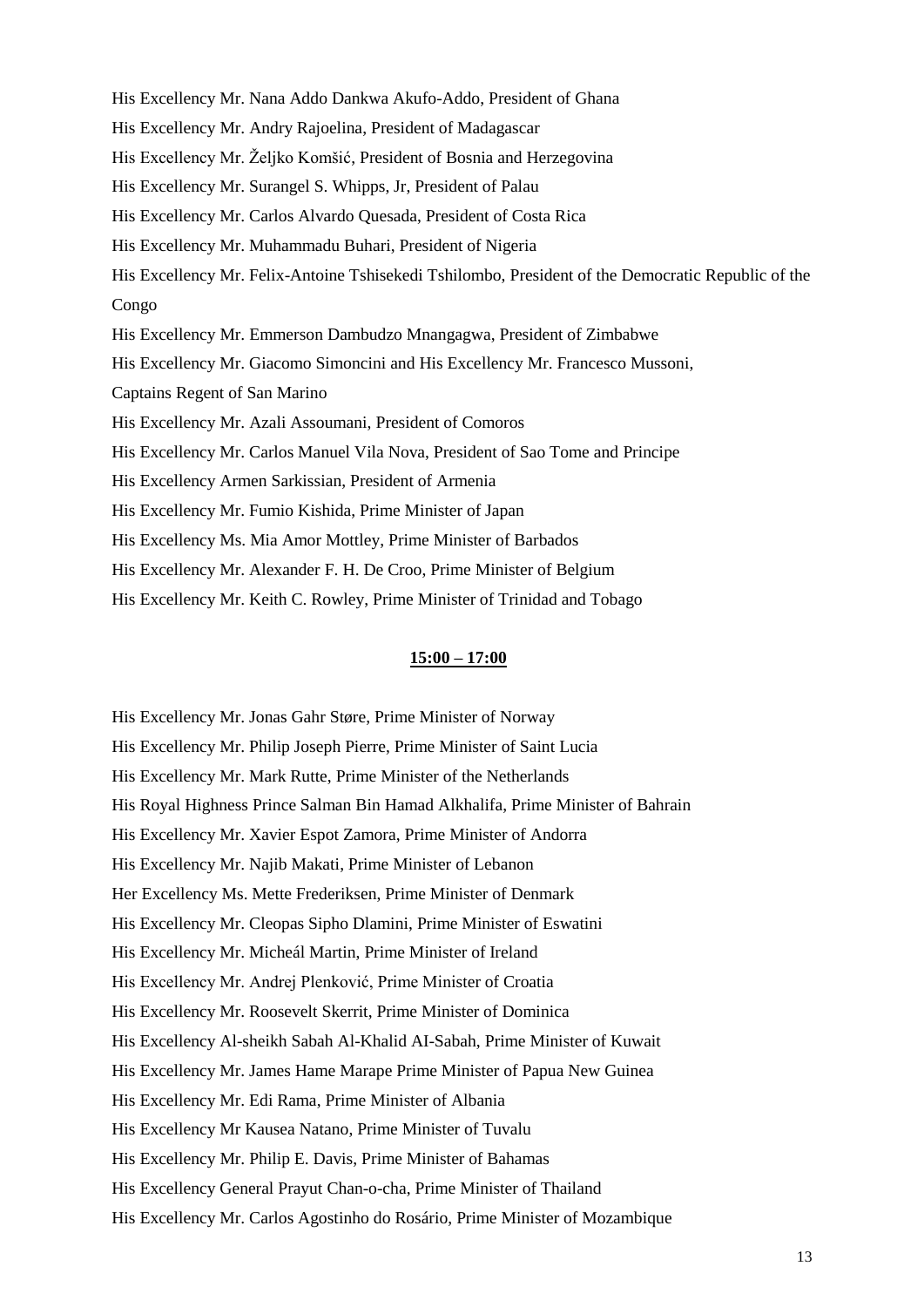Her Excellency Ms. Katrin Jakobsdottir, Prime Minister of Iceland His Excellency Mr. Christophe Joseph Marie Dabire, Prime Minister of Burkina Faso His Excellency Mr. Stefan Dinchev Yanev, Prime Minister of Bulgaria His Excellency Mr. Robert Abela, Prime Minister of Malta His Excellency Mr. Édouard Ngirente, Prime Minister of Rwanda His Excellency Mr. Aziz Akhannouch, Prime Minister of Morocco His Excellency Mr. Jose Ulisses De Pina Correia E Silva, Prime Minister of Cabo Verde His Eminence Cardinal Pietro Parolin, Secretary of State of the Holy See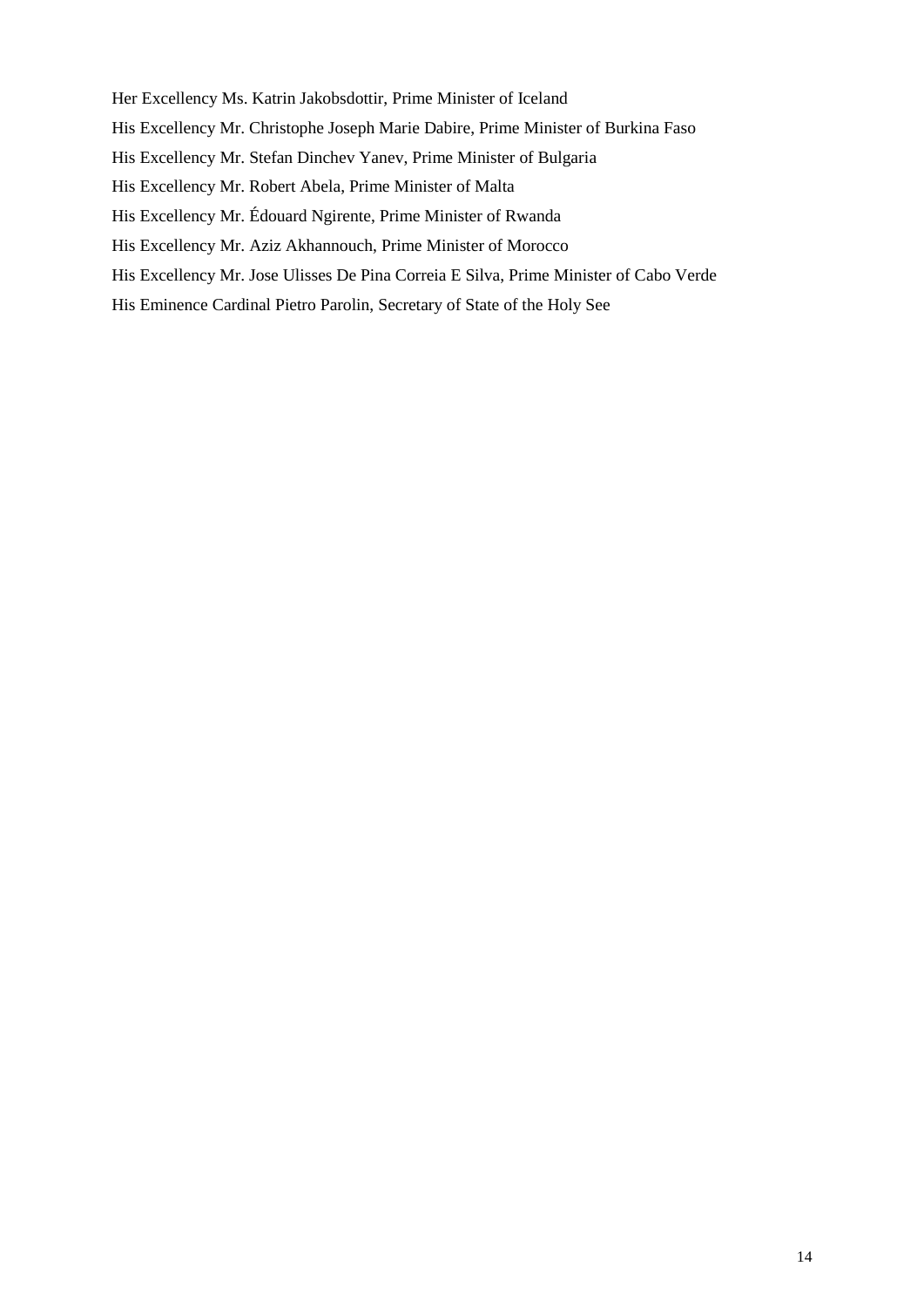# **Annex II**

### <span id="page-14-0"></span>**Heads of State and Government bilateral meeting room booking form**

### **Monday, 1 November 2021**

### **United Nations Climate Change Conference 2021 - COP 26/CMP 16/CMA 3 Glasgow, the United Kingdom of Great Britain and Northern Ireland**

Parties whose Head of State or Government wish to have bilateral meetings on Monday, November 2021, are requested to complete this form **electronically** and email it to the External Relations unit of the UNFCCC secretariat at **copprotocol@unfccc.int**. Please note that this form is attached in a separate Word file for your convenience. **Illegible forms will be rejected.**

| <b>Requesting Party I information</b>   |  |  |
|-----------------------------------------|--|--|
| Party                                   |  |  |
| Title of Head of State or<br>Government |  |  |
| Name of contact person                  |  |  |
| Title                                   |  |  |
| Ministry/Department                     |  |  |
| Telephone                               |  |  |
| Email                                   |  |  |
| Signature of                            |  |  |

contact person Date

| Participating Party II information      |  |  |
|-----------------------------------------|--|--|
| Party                                   |  |  |
| Title of Head of State or<br>Government |  |  |
| Name of contact person                  |  |  |
| Title                                   |  |  |
| Ministry /Department                    |  |  |
| Telephone                               |  |  |
| Email                                   |  |  |
| Signature of                            |  |  |

contact person Date Bilateral meeting room request details, **1 November 2021** Date Time Please indicate clearly your preference below with first, second and third options **08:30 -09:00 09:10 – 09:40 09:50 – 10:20 10:30 – 11:00 14:00 – 14:30 14:40 – 15:10 15:20 – 15:50 16:00 – 16:30**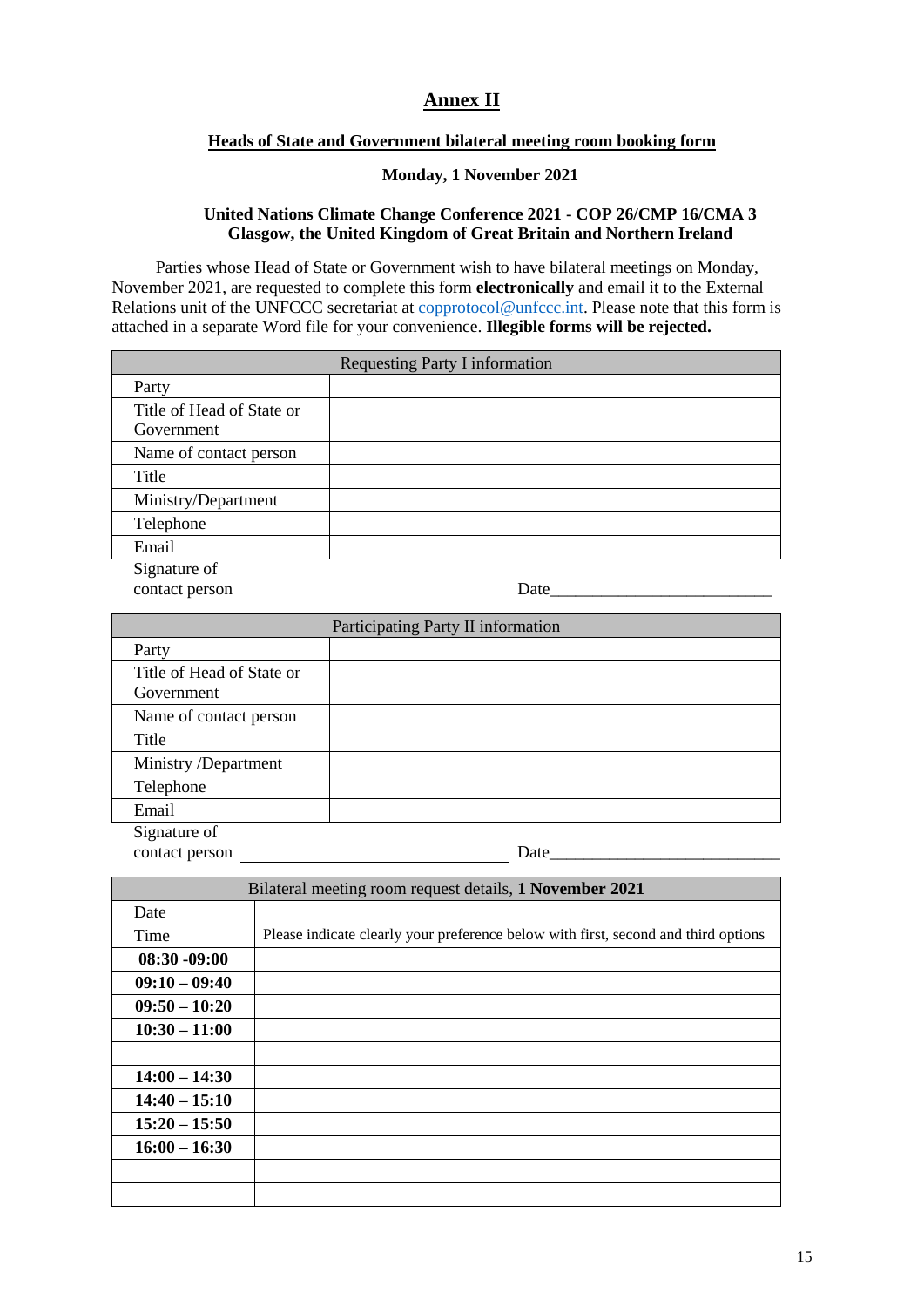### **Heads of State and Government bilateral meeting room booking form**

### **Tuesday, 2 November 2021**

### **United Nations Climate Change Conference 2021 - COP 26/CMP 16/CMA 3 Glasgow, the United Kingdom of Great Britain and Northern Ireland**

Parties whose Head of State or Government wish to have bilateral meetings Tuesday, 2 November 2021, are requested to complete this form **electronically** and email it to the External Relations unit of the UNFCCC secretariat at [copprotocol@unfccc.int.](mailto:copprotocol@unfccc.int) Please note that this form is attached in a separate Word file for your convenience. **Illegible forms will be rejected.**

| <b>Requesting Party I information</b>   |  |  |
|-----------------------------------------|--|--|
| Party                                   |  |  |
| Title of Head of State or<br>Government |  |  |
| Name of contact person                  |  |  |
| Title                                   |  |  |
| Ministry/Department                     |  |  |
| Telephone                               |  |  |
| Email                                   |  |  |
| Signature of                            |  |  |

contact person Date

| Participating Party II information      |      |  |
|-----------------------------------------|------|--|
| Party                                   |      |  |
| Title of Head of State or<br>Government |      |  |
| Name of contact person                  |      |  |
| Title                                   |      |  |
| Ministry /Department                    |      |  |
| Telephone                               |      |  |
| Email                                   |      |  |
| Signature of                            |      |  |
| contact person                          | Date |  |

#### **Bilateral meeting room request details, 2 November 2021**

 $\overline{a}$ 

Time Please indicate clearly your preference below with first, second and third options

| $10:00 - 10:30$ |
|-----------------|
| $10:40 - 11:10$ |
| $11:20 - 11:50$ |
| $12:00 - 12:30$ |
| $12:40 - 13:10$ |
| $13:20 - 13:50$ |
| $14:00 - 14:30$ |
| $14:40 - 15:10$ |
| $15:20 - 15:50$ |
| $16:00 - 16:30$ |